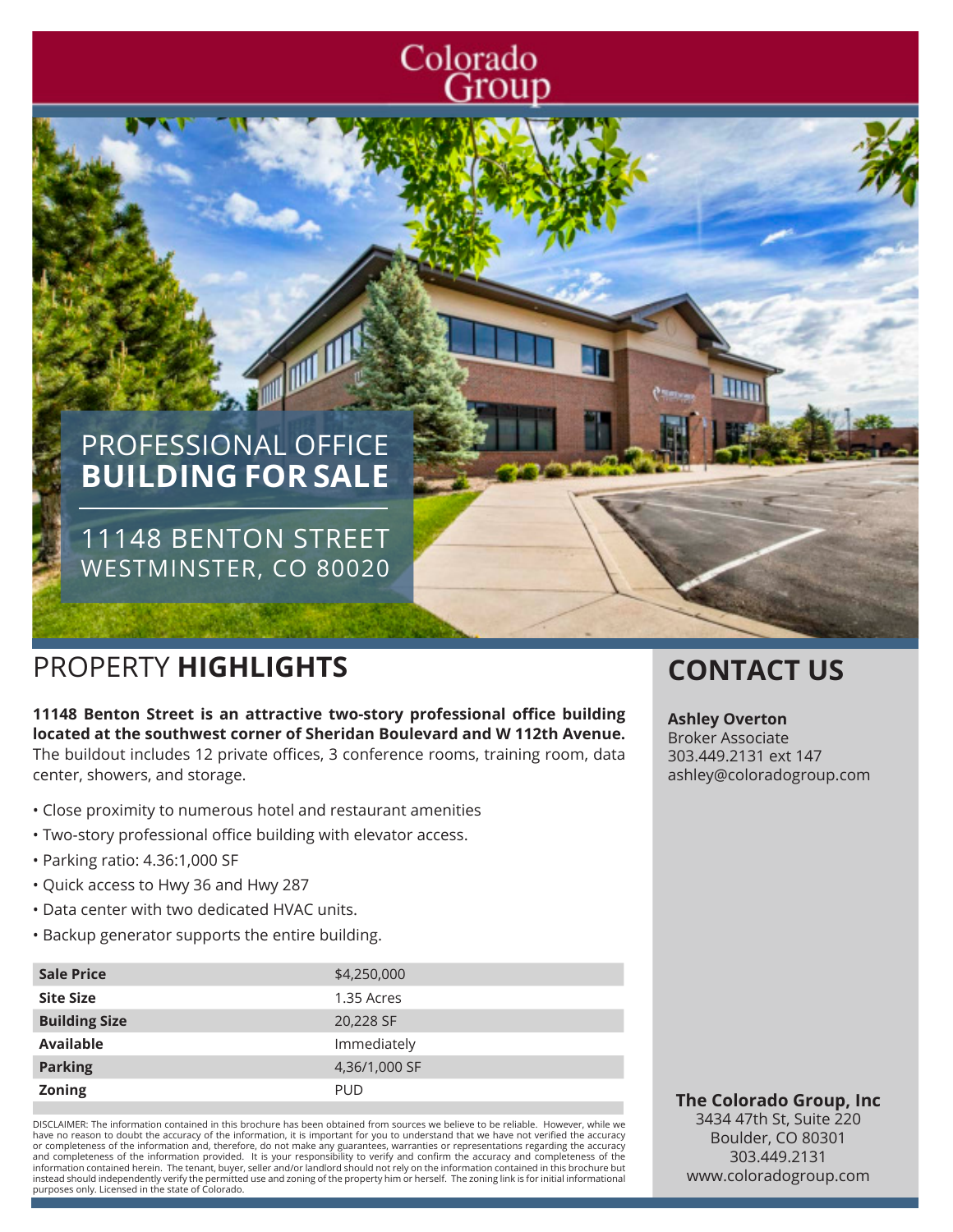## Colorado<br>Group PROFESSIONAL OFFICE BUILDING FOR SALE 11148 BENTON STREET, WESTMINSTER, CO 80020

### PROPERTY **PHOTOS**















**The Colorado Group, Inc. | 3434 47th St, Suite 220, Boulder, CO 80301 | 303-449-2131 | www.coloradogroup.com** \* For a complete disclaimer, please see page one of this brochure.